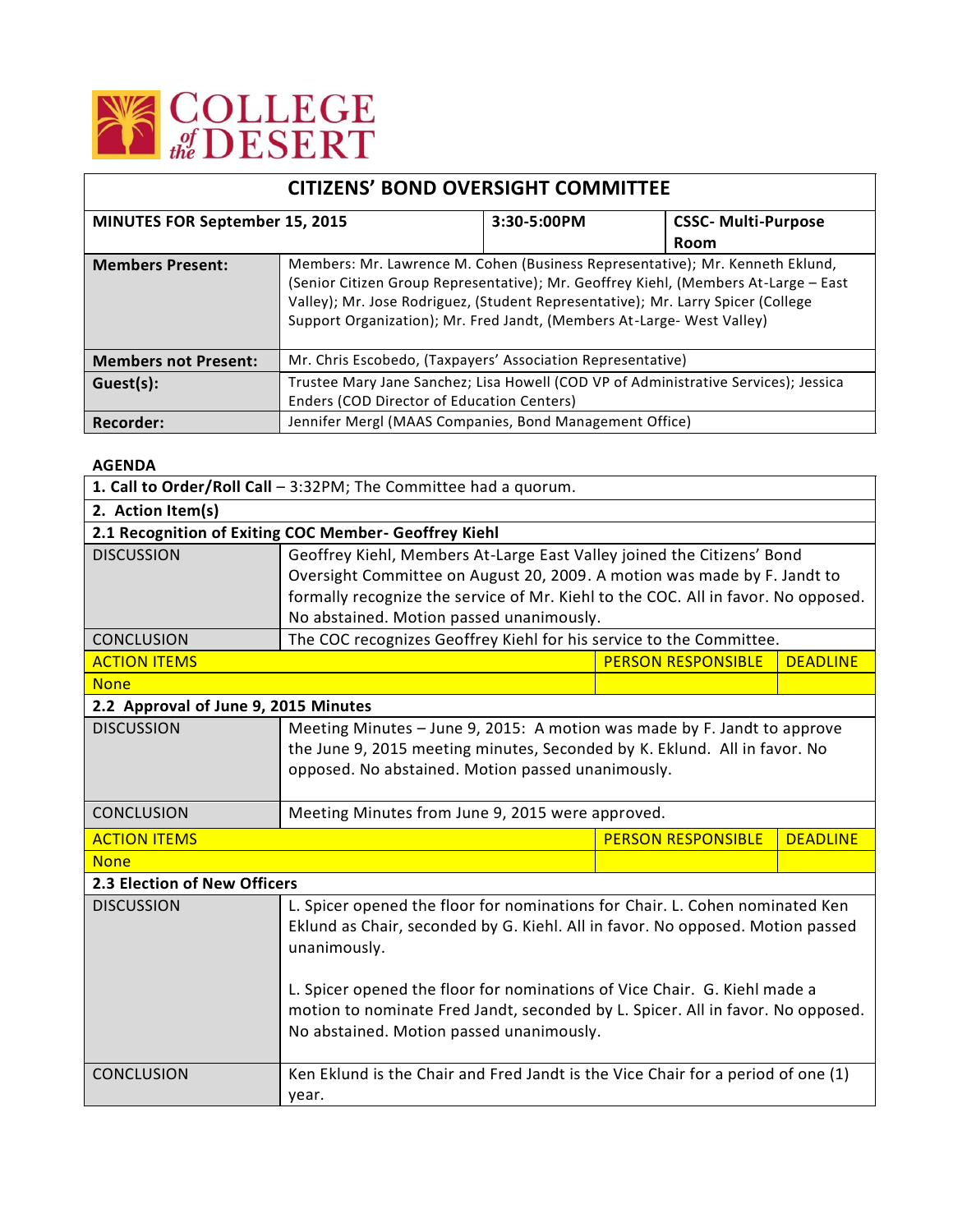| <b>ACTION ITEMS</b>                                                |                                                                                                                                                                                                                                                                                                                                                                                                                                                                                                                                                                                                                                                                                                                                                                                                                                                                                                                                                                                                                                                                                                                                                                                                                                       | <b>PERSON RESPONSIBLE</b> | <b>DEADLINE</b> |  |  |
|--------------------------------------------------------------------|---------------------------------------------------------------------------------------------------------------------------------------------------------------------------------------------------------------------------------------------------------------------------------------------------------------------------------------------------------------------------------------------------------------------------------------------------------------------------------------------------------------------------------------------------------------------------------------------------------------------------------------------------------------------------------------------------------------------------------------------------------------------------------------------------------------------------------------------------------------------------------------------------------------------------------------------------------------------------------------------------------------------------------------------------------------------------------------------------------------------------------------------------------------------------------------------------------------------------------------|---------------------------|-----------------|--|--|
| <b>None</b>                                                        |                                                                                                                                                                                                                                                                                                                                                                                                                                                                                                                                                                                                                                                                                                                                                                                                                                                                                                                                                                                                                                                                                                                                                                                                                                       |                           |                 |  |  |
| 3. Information/Discussion Item(s)                                  |                                                                                                                                                                                                                                                                                                                                                                                                                                                                                                                                                                                                                                                                                                                                                                                                                                                                                                                                                                                                                                                                                                                                                                                                                                       |                           |                 |  |  |
| 3.1 Review of Follow-Up Items- EVC Indio Retail Funding            |                                                                                                                                                                                                                                                                                                                                                                                                                                                                                                                                                                                                                                                                                                                                                                                                                                                                                                                                                                                                                                                                                                                                                                                                                                       |                           |                 |  |  |
| <b>DISCUSSION</b>                                                  | L. Howell addressed an inquiry brought up by F. Jandt at the June 9, 2015<br>meeting concerning whether or not our Bond language allowed for the retail<br>space at the EVC Indio Campus. L. Howell contacted the District's Bond legal<br>representation who confirmed that there is a computation used to determine<br>for profit space using Bond funds, however due to the retail portion of the<br>building's use of RDA funding, the District is within their legal jurisdiction to<br>move forward with the buildout of the retail space on the Indio Campus<br>without being subject to the computation.<br>L. Howell reviewed the space allocation of the bottom floor. Of the building's<br>8400 square feet, 2,800 square feet will be utilized for two (2) retail spaces<br>facing the front of the building and an additional 1,200 square feet will be<br>utilized as the bookstore. 1900 square feet will be utilized as classroom space.<br>L. Howell confirmed that the current Bond language does not allow for any<br>spending of Bond Funds for private use space. L. Spicer stated that should a<br>2016 Bond pass, the Bond language/resolution should include wording that<br>would allow for mixed use space. |                           |                 |  |  |
| <b>CONCLUSION</b>                                                  | The District is in compliance with the language of the Bond due to its use of<br>RDA Funding for the retail portion of the EVC Indio Campus.                                                                                                                                                                                                                                                                                                                                                                                                                                                                                                                                                                                                                                                                                                                                                                                                                                                                                                                                                                                                                                                                                          |                           |                 |  |  |
| <b>ACTION ITEMS</b>                                                |                                                                                                                                                                                                                                                                                                                                                                                                                                                                                                                                                                                                                                                                                                                                                                                                                                                                                                                                                                                                                                                                                                                                                                                                                                       | <b>PERSON RESPONSIBLE</b> | <b>DEADLINE</b> |  |  |
| <b>None</b>                                                        |                                                                                                                                                                                                                                                                                                                                                                                                                                                                                                                                                                                                                                                                                                                                                                                                                                                                                                                                                                                                                                                                                                                                                                                                                                       |                           |                 |  |  |
| 3.2 2014-2015 Annual Report Layout Review                          |                                                                                                                                                                                                                                                                                                                                                                                                                                                                                                                                                                                                                                                                                                                                                                                                                                                                                                                                                                                                                                                                                                                                                                                                                                       |                           |                 |  |  |
| <b>DICUSSION</b>                                                   | L. Howell reviewed the existing Annual Report layout and then offered 3<br>alternative layouts for consideration. She asked that Members review the<br>options and consider whether or not they see a need to change our existing<br>report layout.<br>All comments and questions should be addressed to J. Mergl of the Bond<br>Office. She will email electronic versions of all layout options to Members for<br>their review.                                                                                                                                                                                                                                                                                                                                                                                                                                                                                                                                                                                                                                                                                                                                                                                                     |                           |                 |  |  |
| <b>CONCLUSION</b>                                                  | Although most Members like the existing layout and do not wish to change it,<br>L. Howell wanted to give Members the option to review other Annual Reports<br>and make changes if they like. All changes, questions or concerns should be<br>emailed to Jennifer Mergl of the Bond office.                                                                                                                                                                                                                                                                                                                                                                                                                                                                                                                                                                                                                                                                                                                                                                                                                                                                                                                                            |                           |                 |  |  |
| <b>ACTION ITEMS</b>                                                |                                                                                                                                                                                                                                                                                                                                                                                                                                                                                                                                                                                                                                                                                                                                                                                                                                                                                                                                                                                                                                                                                                                                                                                                                                       | <b>PERSON RESPONSIBLE</b> | <b>DEADLINE</b> |  |  |
| <b>Email PDF Versions of the various Annual Reports to Members</b> |                                                                                                                                                                                                                                                                                                                                                                                                                                                                                                                                                                                                                                                                                                                                                                                                                                                                                                                                                                                                                                                                                                                                                                                                                                       | J. Mergl                  | 9/18/2015       |  |  |
| 3.3 Bond Projects Update and Bond Project Financial Report         |                                                                                                                                                                                                                                                                                                                                                                                                                                                                                                                                                                                                                                                                                                                                                                                                                                                                                                                                                                                                                                                                                                                                                                                                                                       |                           |                 |  |  |
| <b>DICUSSION</b>                                                   | L. Howell reviewed all project and financial updates found on the Bond<br>Citizens' Oversight Committee Report dated September 15, 2015.                                                                                                                                                                                                                                                                                                                                                                                                                                                                                                                                                                                                                                                                                                                                                                                                                                                                                                                                                                                                                                                                                              |                           |                 |  |  |